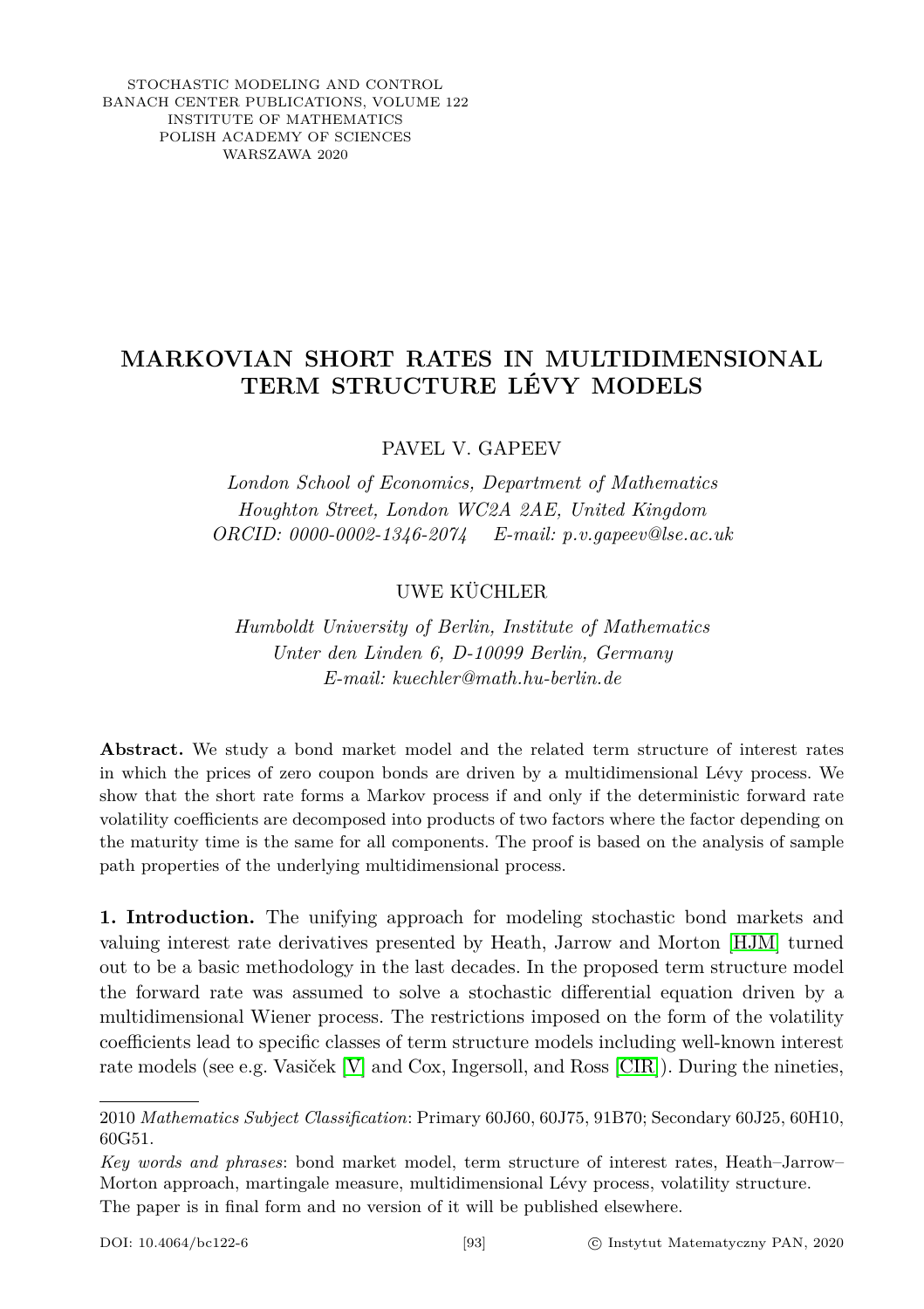the same framework of term structure models driven by processes with jumps has been investigated in detail. Shirakawa [\[Sh1\]](#page-13-1) studied a model driven by a Wiener and a Poisson process. Björk, Kabanov, and Runggaldier [\[BKR\]](#page-12-2) extended the driving stochastic process to the sum of a diffusion and a marked point process having at most finitely many jumps during every finite time interval. A general jump-diffusion bond market model was introduced and studied by Björk et al. [\[BMKR\]](#page-12-3).

Among other important issues, the question of the short rate to have the Markov property has attracted a considerable attention in the recent literature on term structures of interest rates. The reason for that fact is the simplification of pricing formulas for bonds and derivatives in the underlying bond market in that case. Carverhill [\[C\]](#page-12-4) proved that the short rate process is Markovian within the Heath–Jarrow–Morton framework with deterministic volatility if and only if the volatility coefficient factorizes into a product of two functions depending only on the actual time and maturity time, respectively. Eberlein and Raible [\[ER\]](#page-12-5) (see also Eberlein [\[E\]](#page-12-6)) generalised the result of [\[C\]](#page-12-4) to the case of a model driven by a Lévy process under an additional assumption on the related characteristic function of the marginal distribution which particularly holds for the class of hyperbolic distributions. Küchler and Naumann [\[KN\]](#page-13-2) extended this result to the model containing new examples of driving processes like the class of bilateral gamma processes. This class particularly includes the variance gamma processes which play an important role in recent discussions of stochastic models in financial markets (see, e.g. Madan and Seneta [\[MS\]](#page-13-3) and Madan [\[M\]](#page-13-4), and more recently, Küchler and Tappe [\[KT1\]](#page-13-5) and [\[KT2\]](#page-13-6)). Other extensions of the result of [\[C\]](#page-12-4) were derived in [\[GK\]](#page-12-7) for a model driven by a Wiener and a compound Poisson process with different volatility coefficients, and in [\[G\]](#page-12-8) for a model driven by a fractional Brownian motion. In the present paper, we investigate a bond market model with deterministic volatility coefficients and the corresponding term structure of interest rates driven by a multidimensional Lévy process. We show that the short rate has a Markov property if and only if the volatility coefficients can be decomposed into the products of two factors depending only on the actual time and maturity time where the maturity time factor is common for all the components of the driving multidimensional process.

The paper is organised as follows. In Section [2,](#page-1-0) we introduce a bond market model with deterministic volatility coefficients and the associated term structure of interest rates driven by a multidimensional Lévy process. We also derive the relationships between the bond prices, the instantaneous forward rates, as well as the short rate process under a martingale measure. In Section [3,](#page-4-0) we present the necessary and sufficient conditions on the volatility coefficients under which the short rate forms a Markov process. The current value of the bond price process can then be expressed by means of the current value of the short rate process under this criterion. The proof of this result is based on the analysis of sample path properties of the underlying processes with independent increments and consists of several auxiliary assertions deduced in Section [4.](#page-7-0)

<span id="page-1-0"></span>**2. The multidimensional term structure Lévy model.** In this section, following the line of the arguments used in [\[BKR\]](#page-12-2), we define the basic objects of the bond market model driven by a multidimensional Lévy process. We refer to [\[JS\]](#page-12-9) and [\[Sh2,](#page-13-7) Chapter III, Section 1 for the terminology and notions from stochastic analysis.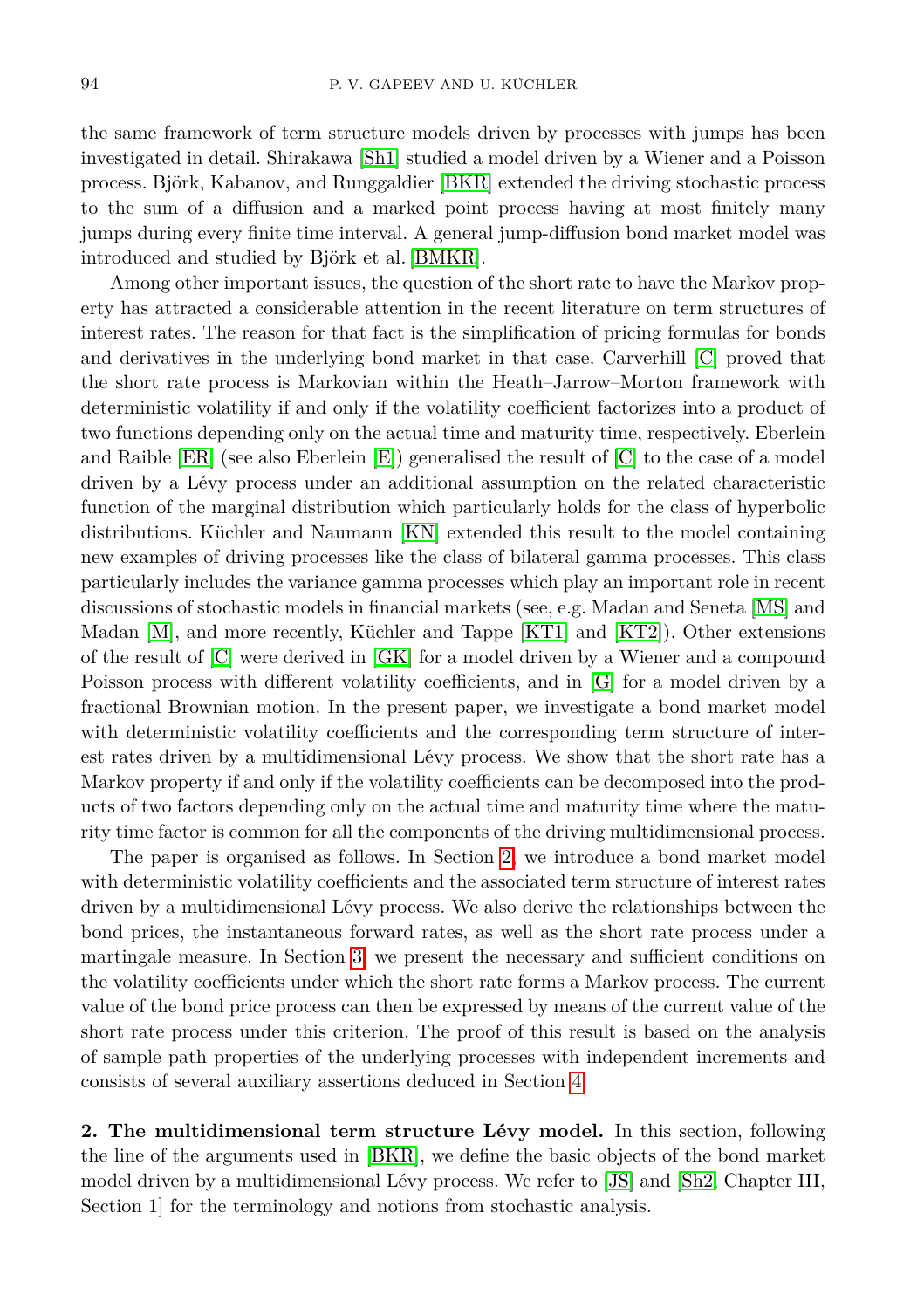Suppose that on some stochastic base  $(\Omega, \mathcal{F}, \mathbb{F} = (\mathcal{F}_t)_{t \in [0,T^*]}, Q)$  with a fixed time horizon  $T^* > 0$  there exists a multidimensional process  $L = (L_t^1, \ldots, L_t^n)_{t \in [0, T^*]}$ , whose components  $L^i = (L_t^i)_{t \in [0,T^*]}$  are assumed to be real-valued non-deterministic independent Lévy process with generating triplets  $(b_i, c_i, F_i(dy))$ , for every  $i = 1, \ldots, n, n \in \mathbb{N}$ . Here,  $b_i \in \mathbb{R}$  and  $c_i \geq 0$  are some constants, and  $F_i(dy)$  is a positive  $\sigma$ -finite measure on  $(\mathbb{R}, \mathcal{B}(\mathbb{R}))$  satisfying the condition

<span id="page-2-4"></span><span id="page-2-0"></span>
$$
\int (|y|^2 \wedge |y|) F_i(dy) < \infty \tag{1}
$$

for every  $i = 1, \ldots, n$ , so that we can consider the truncation function  $h(y) = y, y \in \mathbb{R}$ (see, e.g. [\[Sh2,](#page-13-7) Chapter III, Section 1]). Moreover, we assume that the condition

$$
\int e^{xy} 1\mathbf{1}(|y| > 1) F_i(dy) < \infty \tag{2}
$$

holds, for each  $x \in [-M, M]$  and some  $M > 0$  fixed, and every  $i = 1, \ldots, n$  (see [\[ER\]](#page-12-5) and  $[JZ]$ , where  $\mathbb{1}(\cdot)$  denotes the indication function. The condition of [\(2\)](#page-2-0) guarantees the property that the integrals with respect to the Lévy measures  $F_i(dy)$  presented below are well defined, for every  $i = 1, \ldots, n$ . Let  $\mathbb{F} = (\mathcal{F}_t)_{t \in [0, T^*]}$  be the natural filtration of the process *L*, that is,  $\mathcal{F}_t = \sigma(L_s \mid 0 \le s \le t)$ , for all  $t \in [0, T^*]$ .

Let us consider a *term structure of bond prices*  $\{P(t,T) | 0 \le t \le T \le T^*\}$ , where the (positive) process  $P = (P(t,T))_{t \in [0,T]}$  denotes the price of a zero coupon bond at time *t* maturing at time *T* which satisfies the normalisation condition

<span id="page-2-2"></span><span id="page-2-1"></span>
$$
P(T,T) = 1\tag{3}
$$

for each  $T \in [0, T^*]$ . Let us suppose that for all but fixed  $T \in [0, T^*]$  the logarithm of the bond price process  $P = (P(t,T))_{t \in [0,T]}$  is given by the expression:

$$
\ln P(t,T) = \ln P(0,T) + \int_0^t \alpha(s,T) \, ds + \sum_{i=1}^n \int_0^t \sigma_i(s,T) \, dL_s^i \tag{4}
$$

for all  $T \in [0, T^*]$  and  $i = 1, \ldots, n$ . Here,  $\sigma_i(t, T), i = 1, \ldots, n$ , are deterministic positive functions defined on the triangle  $\{(t,T) | 0 \le t \le T \le T^*\}$  which are assumed to be continuously differentiable (so that bounded) in both variables and satisfy the condition

<span id="page-2-3"></span>
$$
\sigma_i(T, T) = 0 \tag{5}
$$

for all  $T \in [0, T^*]$ . Then, the integral with respect to the process  $L^i$  in [\(4\)](#page-2-1) is understood in the sense of integration by parts:

$$
\int_0^t \sigma_i(s,T) dL_s^i = \sigma_i(t,T) L_t^i - \int_0^t L_s^i d\sigma_i(s,T)
$$
\n(6)

for all  $0 \le t \le T \le T^*$  and every  $i = 1, \ldots, n$ , and the function  $\alpha(t, T)$  will be specified below. We will also suppose that we are allowed, by the regularity of the functions, to differentiate under the integral sign, to interchange the order of limits and integrals, as well as to interchange the order of integration and differentiation. We further assume that  $|\sigma(t,T)| \leq M$ , for all  $0 \leq t \leq T \leq T^*$ , for  $M > 0$  fixed above.

Assuming that, for each  $t \in [0, T]$  fixed, the bond price  $P(t, T)$  is  $(Q$ -a.s.) continuously differentiable with respect to the variable  $T$  on  $[0, T^*]$ , let us introduce the corresponding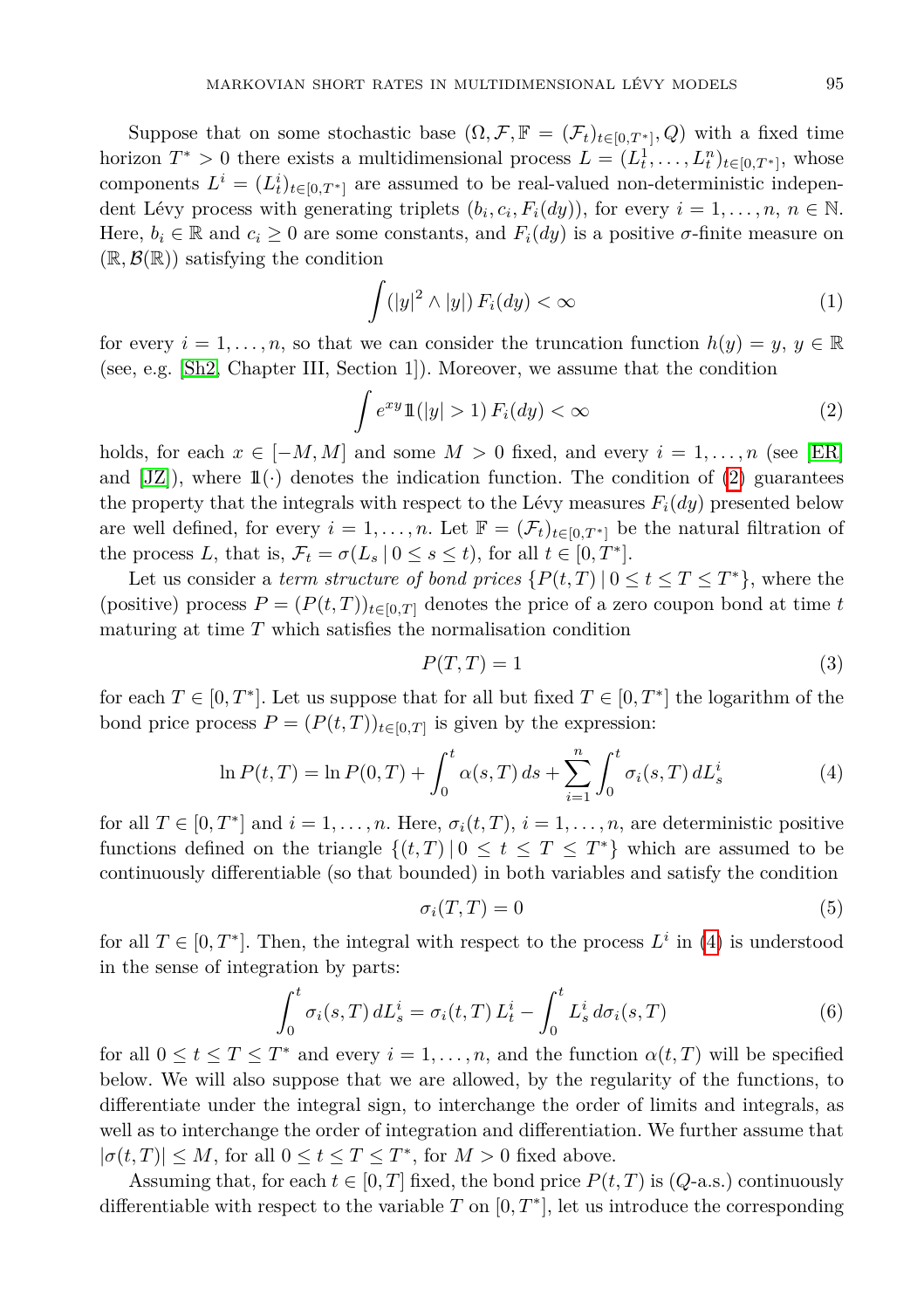*term structure of interest rates*  $\{f(t,T) | 0 \le t \le T \le T^*\}$ , where

<span id="page-3-0"></span>
$$
f(t,T) = -\frac{\partial \ln P(t,T)}{\partial T}
$$
\n(7)

is the *instantaneous forward rate* contracted at time *t* for maturity *T*. On the other hand, integrating the equation in  $(7)$  and using the condition of  $(3)$ , we get:

$$
P(t,T) = \exp\left(-\int_{t}^{T} f(t,u) du\right)
$$
\n(8)

for all  $0 \le t \le T \le T^*$ , and hence, we see the one-to-one correspondence between the bond prices and the forward rates. Define also the *short rate* process  $r = (r(t))_{t \in [0, T^*]}$  by

<span id="page-3-4"></span><span id="page-3-2"></span><span id="page-3-1"></span>
$$
r(t) = f(t, t) \tag{9}
$$

being the forward rate at time *t* for maturity *t*, and the associated with it *money account* process *B* =  $(B(t))_{t \in [0,T*]}$  by

<span id="page-3-5"></span>
$$
B(t) = \exp\left(\int_0^t r(s) \, ds\right) \tag{10}
$$

playing the role of a *numéraire* in the model. Then, setting

$$
\alpha(t,T) = r(t) - \sum_{i=1}^{n} \theta_i(\sigma_i(t,T))
$$
\n(11)

for all  $t \in [0, T]$ , by means of the arguments in [\[JS,](#page-12-9) Chapter II, Section 2], we conclude that the *discounted bond price* process  $(P(t, T)/B(t))_{t \in [0,T]}$  forms an  $(\mathbb{F}, Q)$ -martingale (see [\[BMKR,](#page-12-3) Section 5]). Here,  $\theta_i(x)$  is a cumulant function of the process  $L^i$  defined by

$$
\theta_i(x) = b_i x + \frac{c_i x^2}{2} + \int (e^{xy} - 1 - xy) F_i(dy)
$$
\n(12)

for all  $x \in [-M, M]$  and every  $i = 1, \ldots, n$ .

Hence, using the expression [\(11\)](#page-3-1) for  $\alpha(t, T)$ , we see that, under the measure *Q* and for each  $T \in [0, T^*]$ , the logarithm of the bond price in [\(4\)](#page-2-1) admits the representation:

$$
\ln P(t,T) = \ln P(0,T) + \int_0^t r(s) \, ds + \sum_{i=1}^n \int_0^t \sigma_i(s,T) \, dL_s^i - \sum_{i=1}^n \int_0^t \theta_i(\sigma_i(s,T)) \, ds \tag{13}
$$

and the forward rate process in [\(7\)](#page-3-0) takes the form:

$$
f(t,T) = f(0,T) - \sum_{i=1}^{n} \int_{0}^{t} \gamma_i(s,T) dL_s^i + \sum_{i=1}^{n} \int_{0}^{t} \theta'_i(\sigma_i(s,T)) \gamma_i(s,T) ds \qquad (14)
$$

for all  $t \in [0, T]$ . Here, we define  $\gamma_i(t, T) = \partial \sigma_i(t, T)/(\partial T)$ , for all  $t \in [0, T]$  and every  $i = 1, \ldots, n$ . Therefore, the short rate process in [\(9\)](#page-3-2) is given by

$$
r(t) = f(0, t) - Z(t) + \sum_{i=1}^{n} \int_{0}^{t} \theta'_{i}(\sigma_{i}(s, t)) \gamma_{i}(s, t) ds
$$
\n(15)

where for all  $t \in [0, T^*]$  we set

<span id="page-3-7"></span><span id="page-3-6"></span><span id="page-3-3"></span>
$$
Z(t) = \sum_{i=1}^{n} \int_{0}^{t} \gamma_i(s, t) dL_s^i.
$$
 (16)

Note that, in the Heath–Jarrow–Morton approach (see [\[HJM\]](#page-12-0)) one starts with the specification of the forward rates [\(14\)](#page-3-3), so that the discounted bond prices turn out to be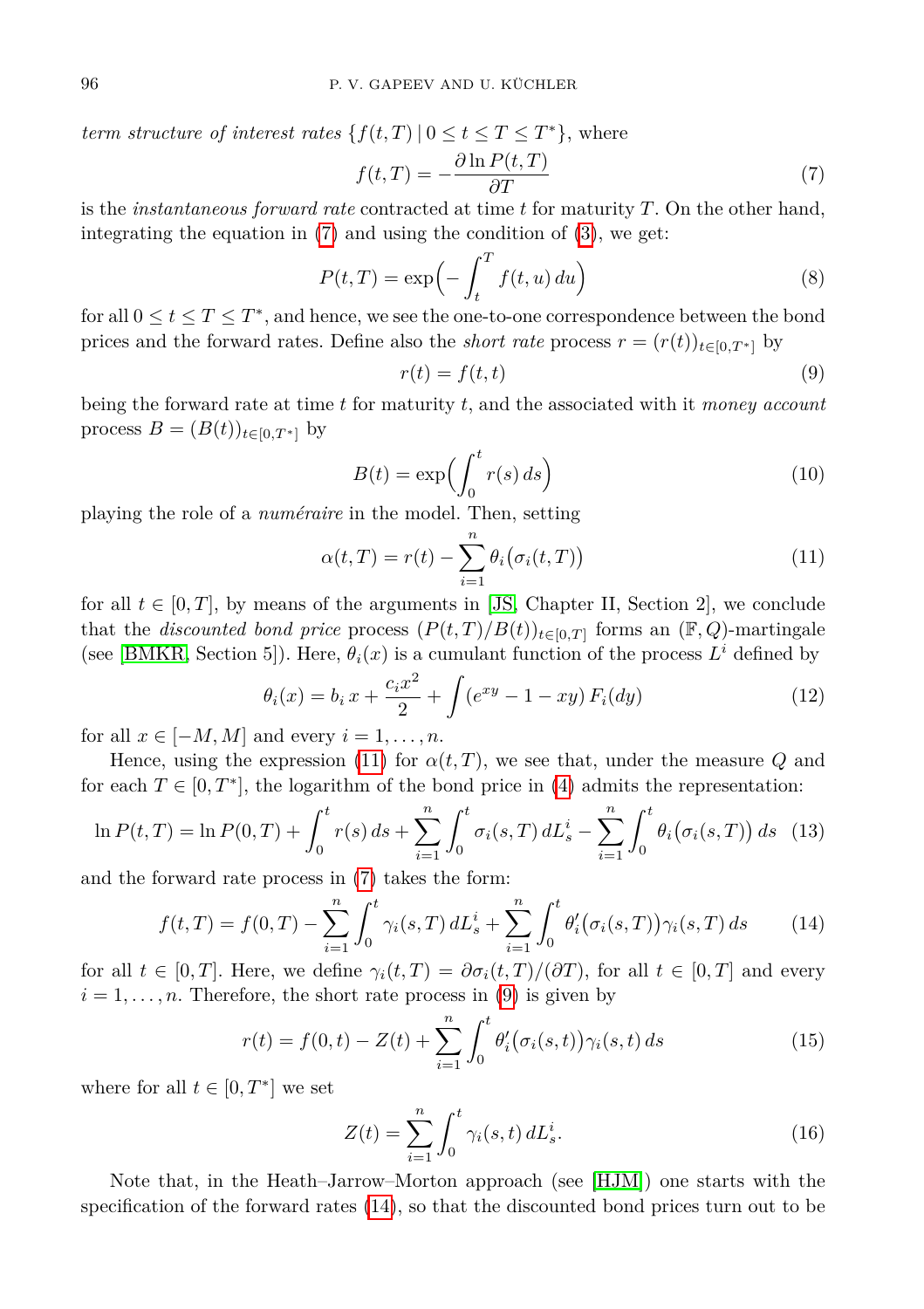(F*, Q*)-martingales, or, in other words, *Q* is a *martingale measure*. In this case, integrating the expression in  $(14)$ , we easily get the following representation for the bond price in  $(8)$ :

$$
P(t,T) \tag{17}
$$
\n
$$
= \frac{P(0,T)}{P} \exp\left(\sum_{i=1}^{n} \int_{-\infty}^{T} \int_{-\infty}^{t} (s, u) dL_{\infty}^{i} du - \sum_{i=1}^{n} \int_{-\infty}^{T} \int_{-\infty}^{t} \theta_{i}'(\sigma_{i}(s, u)) \gamma_{i}(s, u) ds du\right)
$$

$$
= \frac{P(0,T)}{P(0,t)} \exp\Bigl(\sum_{i=1}^n \int_t^T \int_0^t \gamma_i(s,u) dL_s^i du - \sum_{i=1}^n \int_t^T \int_0^t \theta_i'(\sigma_i(s,u)) \gamma_i(s,u) ds du\Bigr)
$$

where, by virtue of the conditions of [\(5\)](#page-2-3),

<span id="page-4-6"></span><span id="page-4-1"></span>
$$
\sigma_i(t,T) = \int_t^T \gamma_i(t,v) \, dv \tag{18}
$$

for all  $0 \le t \le T \le T^*$  and every  $i = 1, \ldots, n$ . Since the process  $(P(t, T)/B(t))_{t \in [0, T]}$  turns out to be an  $(\mathbb{F}, Q)$ -martingale under the condition of [\(11\)](#page-3-1), according to the expression in [\(10\)](#page-3-5), it is easily shown that the bond price  $P = (P(t, T))_{t \in [0,T]}$  can be represented as:

$$
P(t,T) = E\left[\exp\left(-\int_t^T r(s) \, ds\right) \Big| \, \mathcal{F}_t\right] \tag{19}
$$

for all  $t \in [0, T]$ . Observe that, when the short rate  $r = (r(t))_{t \in [0, T^*]}$  is an  $(\mathbb{F}, Q)$ -Markov process, the expression in [\(19\)](#page-4-1) takes the form

<span id="page-4-2"></span>
$$
P(t,T) = E\left[\exp\left(-\int_{t}^{T} r(s) \, ds\right) \mid r(t)\right] \tag{20}
$$

so that  $P(t,T) = H(t, r(t), T)$ , for all  $0 \le t \le T \le T^*$ , and some Borel function *H* defined on  $[0, T] \times \mathbb{R} \times [0, T^*]$ . In this case, we see from the expression in [\(20\)](#page-4-2) that the current value of the bond price can be expressed by means of the current value of the short rate. We finally note from the expression in [\(15\)](#page-3-6) that the short rate  $r = (r(t))_{t \in [0,T^*]}$  is a Markov process if and only if so is the process  $Z = (Z(t))_{t \in [0,T^*]}$  defined in [\(16\)](#page-3-7).

<span id="page-4-0"></span>**3. The results.** In this section, we formulate and prove the following main result of the paper which extends the results of [\[C\]](#page-12-4), [\[ER\]](#page-12-5), [\[KN\]](#page-13-2), and [\[GK\]](#page-12-7) to the case of a multidimensional Lévy term structure model.

<span id="page-4-3"></span>THEOREM 3.1. Let  $L^i = (L^i_t)_{t \in [0,T^*]}$ ,  $i = 1,\ldots,n$ ,  $n \in \mathbb{N}$ , be real-valued nondeter*ministic independent Lévy processes with triplets*  $(b_i, c_i, F_i(dy))$  *satisfying the conditions* [\(1\)](#page-2-4) and [\(2\)](#page-2-0)*. Suppose that both functions*  $t \mapsto \gamma_i(t,T)$  and  $t \mapsto \gamma_i(t,T^*)$ , for every  $i = 1, \ldots, n$ *, are nonconstant on* [0*,T*]*, for each*  $T \in [0, T^*]$ *. Then, the short rate process*  $r = (r(t))_{t \in [0,T^*]}$  is Markovian if and only if there exist continuously differentiable func*tions*  $\eta_i(t)$ ,  $t \in [0, T^*]$ , for  $i = 1, ..., n$ , and a function  $\zeta(T) > 0$ , for  $T \in [0, T^*]$ , not *depending on*  $i = 1, \ldots, n$ *, such that the equality* 

<span id="page-4-4"></span>
$$
\gamma_i(t, T) = \eta_i(t)\zeta(T) \tag{21}
$$

*holds, for all*  $0 \le t \le T \le T^*$  *and every*  $i = 1, \ldots, n$ *.* 

<span id="page-4-5"></span>The proof of this assertion is based on several auxiliary technical lemmata which are deduced in Section [4](#page-7-0) below. We further assume that  $L^i = (L_t^i)_{t \in [0,T^*]}$ ,  $i = 1, \ldots, n$ , are real-valued nondeterministic independent Lévy processes. We start with a simple extension of an assertion from [\[ER\]](#page-12-5) to the case of a multidimensional Lévy process which is proved in Section [4](#page-7-0) below.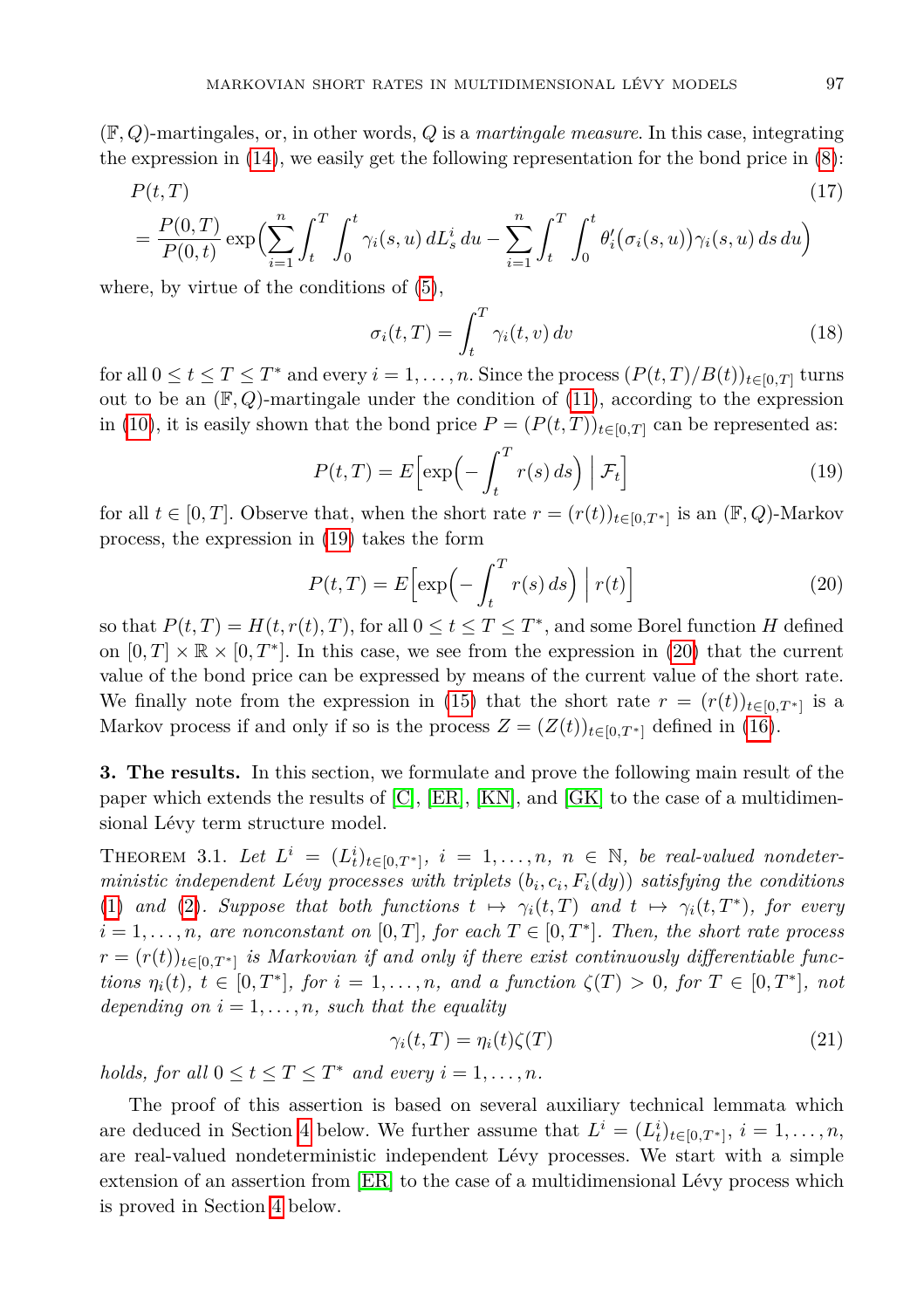LEMMA 3.2. *Suppose that*  $Z = (Z(t))_{t \in [0,T^*]}$  *from* [\(16\)](#page-3-7) *is an* ( $\mathbb{F}, Q$ )*-Markov process. Then, for each*  $0 \le T \le S \le T^*$  *fixed, the expression* 

<span id="page-5-0"></span>
$$
\sum_{i=1}^{n} \int_{0}^{T} \gamma_{i}(t, S) dL_{t}^{i} = G_{n} \Biggl( \sum_{i=1}^{n} \int_{0}^{T} \gamma_{i}(t, T) dL_{t}^{i} \Biggr) \quad (Q-a.s.)
$$
 (22)

*holds, with a Borel function*  $G_n$ ,  $n \in \mathbb{N}$ .

The proof of the next assertion is given in [\[KN,](#page-13-2) Lemma 3.1] and is also presented in the next section for completeness.

<span id="page-5-3"></span><span id="page-5-2"></span>LEMMA 3.3. Let  $f_i(t)$  and  $g_i(t)$ ,  $i = 1, \ldots, n$ ,  $n \in \mathbb{N}$ , be continuously differentiable non*constant functions on*  $[0, T]$ *, for some*  $T \in (0, T^*]$  *fixed. Suppose that*  $f_i(t)$  *and*  $g_i(t)$ *are affine independent on* [0, T], that is, there are no constants  $a_i, h_i \in \mathbb{R}$  such that  $f_i(t) = a_i g_i(t) + h_i$ , for all  $t \in [0, T]$  and every  $i = 1, \ldots, n$ . Then, the distribution of the *vector*

$$
\left(\int_0^T f_i(t) dL_t^i, \int_0^T g_i(t) dL_t^i\right) \tag{23}
$$

*has a nonzero absolutely continuous part (with respect to the Lebesgue measure*  $\lambda_2$  *on*  $\mathbb{R}^2$ ), *for every*  $i = 1, \ldots, n$ *.* 

The proof of this result is based on the following assertion which is proved in [\[K,](#page-13-8) Theorem 3.1].

<span id="page-5-5"></span>LEMMA 3.4. Let  $f_i(t)$ ,  $i = 1, \ldots, n$ ,  $n \in \mathbb{N}$ , be continuously differentiable functions on  $[0, T]$ *, for some*  $T \in (0, T^*]$  *fixed. Suppose that the equality* 

<span id="page-5-4"></span>
$$
H_{n,i}\left(\int_{0}^{T} f_{i}(t) dL_{t}^{i}\right) = L_{T}^{i} \quad (Q-a.s.)
$$
\n(24)

*holds, with a Borel function*  $H_{n,i}$ *, for every*  $i = 1, \ldots, n$ *. Then, the function*  $f_i(t)$  *is necessarily a constant on* [0, T], for every  $i = 1, \ldots, n$ .

As a next step we shall prove in Section [4](#page-7-0) below an assertion being an extension of corresponding results from [\[ER\]](#page-12-5), [\[K\]](#page-13-8), [\[KN\]](#page-13-2), and [\[GK\]](#page-12-7) to the case of a multidimensional Lévy process.

<span id="page-5-1"></span>LEMMA 3.5. Let  $f_i(t)$  and  $g_i(t)$ ,  $i = 1, \ldots, n$ , be continuously differentiable nonconstant *functions on* [0, *T*]*, for some*  $T \in (0, T^*]$  *fixed. Suppose that the equality* 

$$
\sum_{i=1}^{n} \int_{0}^{T} f_{i}(t) dL_{t}^{i} = G_{n} \left( \sum_{i=1}^{n} \int_{0}^{T} g_{i}(t) dL_{t}^{i} \right) \quad (Q-a.s.)
$$
\n(25)

*holds, with a Borel function*  $G_n$ ,  $n \in \mathbb{N}$ *. Then, there exists a constant a, not depending on*  $i = 1, \ldots, n$ *, such that*  $f_i(t) = ag_i(t)$ *, for all*  $t \in [0, T]$  *and every*  $i = 1, \ldots, n$ *.* 

The proof of this result is given in Section [4](#page-7-0) below as well. We continue with the proof of the main result stated above.

*Proof of Theorem [3.1.](#page-4-3)* Let us first suppose that the functions  $\gamma_i(t,T)$ ,  $0 \le t \le T \le T^*$ ,  $i = 1, \ldots, n$ , satisfy the conditions of [\(21\)](#page-4-4). In this case, the process  $Z = (Z(t))_{t \in [0,T^*]}$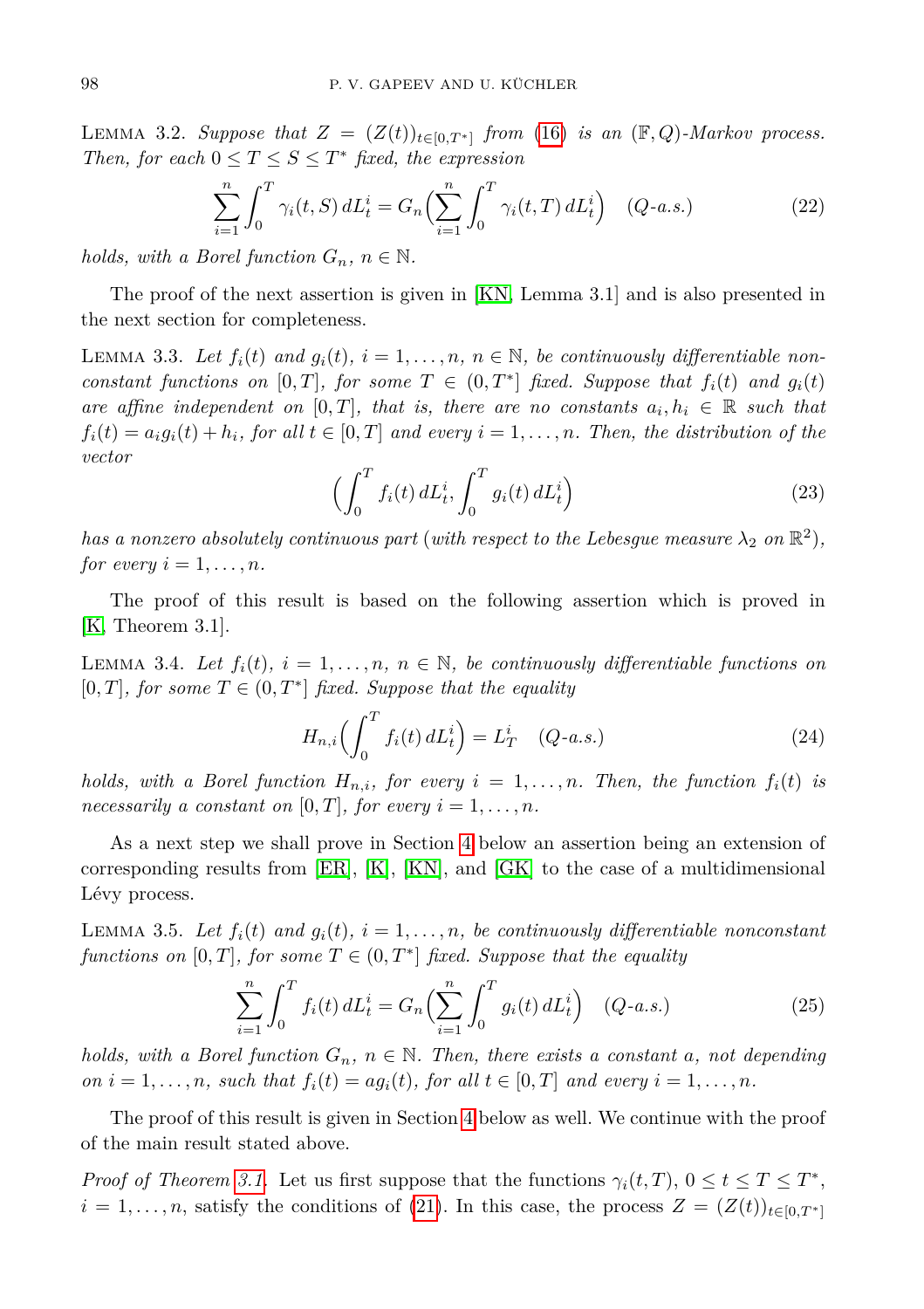defined in [\(16\)](#page-3-7) can be represented in the form

<span id="page-6-1"></span>
$$
Z(t) = \zeta(t) \left(\sum_{i=1}^{n} \int_{0}^{t} \eta_i(s) dL_s^i\right)
$$
\n(26)

for all  $t \in [0, T^*]$ . Therefore, we may conclude that *Z* is a Markov process and so is the process  $r = (r(t))_{t \in [0,T^*]}$  from [\(15\)](#page-3-6).

We now assume that  $r = (r(t))_{t \in [0,T^*]}$  is a Markov process, and thus, by virtue of the expression in [\(15\)](#page-3-6) and [\(16\)](#page-3-7), the Markov property holds for the process  $Z = (Z(t))_{t \in [0,T^*]}$ as well. Moreover, it follows from the assertion of Lemma [3.2](#page-4-5) that, for each  $0 \leq T \leq$  $S \leq T^*$  fixed, the expression in [\(22\)](#page-5-0) is satisfied, for a Borel function  $G_n$ ,  $n \in \mathbb{N}$ . Hence, by applying the assertion of Lemma [3.5](#page-5-1) to the functions  $t \mapsto \gamma_i(t, T^*)$  and  $t \mapsto \gamma_i(t, T)$ ,  $i = 1, \ldots, n$ , we deduce that the decomposition

<span id="page-6-2"></span><span id="page-6-0"></span>
$$
\gamma_i(t, T^*) = \xi(T, T^*)\gamma_i(t, T) \tag{27}
$$

holds, with some function  $\xi(T, T^*)$ , not depending on *t*, for all  $0 \le t \le T \le T^*$  and every  $i = 1, \ldots, n$ . Observe that, since the functions  $t \mapsto \gamma_i(t,T)$  are assumed to be nonconstant on [0, T], we may conclude from the decomposition in [\(27\)](#page-6-0) that  $\xi(T, T^*) \neq 0$ , for each  $T \in (0, T^*]$  fixed. Recall that, since the functions  $\sigma_i(t, T)$ ,  $i = 1, \ldots, n$ , are assumed to be continuously differentiable on the triangle  $\{(t,T) | 0 \le t \le T \le T^*\}$ , the functions  $T \mapsto \gamma_i(t,T)$ ,  $i = 1, \ldots, n$ , are continuous on  $\{(t,T) | 0 \le t \le T \le T^*\}$ . Then, we have even  $\xi(T, T^*) > 0$  in [\(27\)](#page-6-0), because of the obvious property  $\xi(T^*, T^*) = 1$  and a continuity argument. Otherwise, it would follow that  $\gamma_i(t,T) = 0$ , for all  $t \in [0,T]$ and some  $T \in (0, T^*]$  fixed, for every  $i = 1, \ldots, n$ , that is excluded by assumption. Thus, defining  $\eta_i(t) = \gamma_i(t, T^*)$ ,  $i = 1, \ldots, n$ , and  $\zeta(T) = 1/\xi(T, T^*) > 0$ , for each  $0 \leq t \leq T \leq T^*$ , we obtain the decompositions in [\(21\)](#page-4-4). The continuous differentiability of the functions  $\eta_i(t)$ ,  $t \in [0, T^*]$ ,  $i = 1, \ldots, n$ , follows directly from the assumption on the functions  $t \mapsto \gamma_i(t, T^*)$  to be continuously differentiable on  $[0, T^*]$ , respectively.

REMARK 3.6. In the assumptions of Theorem [3.1,](#page-4-3) we observe from the expressions in [\(18\)](#page-4-6) and [\(21\)](#page-4-4) that the forward rate process in [\(14\)](#page-3-3) admits the representation

$$
f(t,T) = f(0,T) - \frac{\zeta(T)}{\zeta(t)} Z(t)
$$
\n
$$
+ \zeta(T) \sum_{i=1}^{n} \int_{0}^{t} \left( b_{i} \eta_{i}(s) + c_{i} \eta_{i}^{2}(s) \int_{s}^{T} \zeta(u) du + \int e^{\eta_{i}(s) \int_{s}^{T} \zeta(u) du y} \eta_{i}(s) y F_{i}(dy) \right) ds
$$
\n(28)

where the process  $Z = (Z(t))_{t \in [0,T^*]}$  is given by [\(26\)](#page-6-1) and the short rate process from [\(15\)](#page-3-6) takes the form

<span id="page-6-3"></span>
$$
r(t) = f(0, t) - Z(t)
$$
\n
$$
+ \zeta(t) \sum_{i=1}^{n} \int_{0}^{t} \left( b_{i} \eta_{i}(s) + c_{i} \eta_{i}^{2}(s) \int_{s}^{t} \zeta(u) du + \int e^{\eta_{i}(s) \int_{s}^{t} \zeta(u) du y} \eta_{i}(s) y F_{i}(dy) \right) ds
$$
\n
$$
= \sum_{i=1}^{n} \sum_{j=1}^{n} \left( b_{i} \eta_{j}(s) + c_{i} \eta_{i}^{2}(s) \int_{s}^{t} \zeta(u) du + \int e^{\eta_{i}(s) \int_{s}^{t} \zeta(u) du y} \eta_{i}(s) y F_{i}(dy) \right) ds
$$
\n
$$
(29)
$$

for all  $t \in [0, T^*]$ .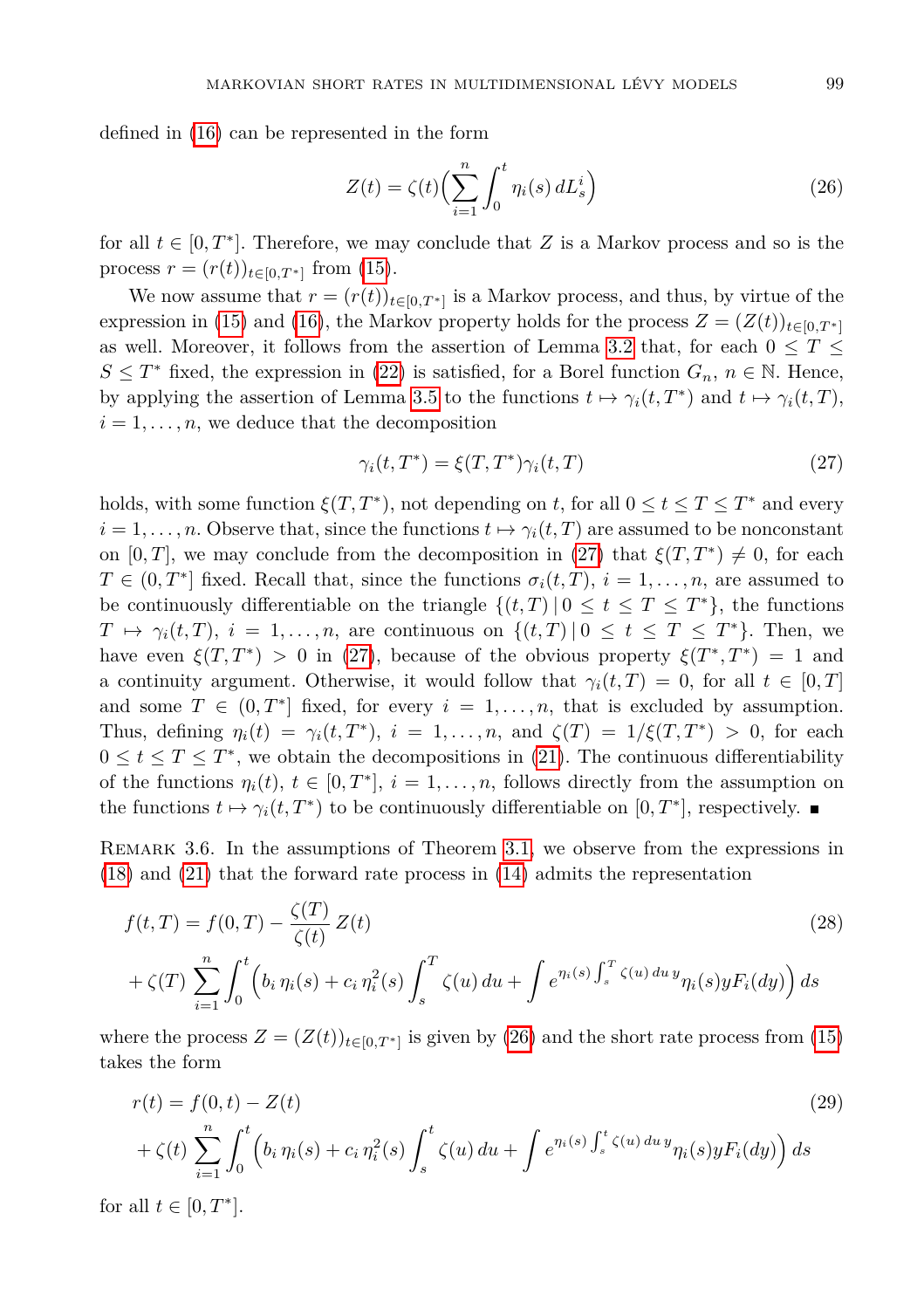EXAMPLE 3.7. Suppose that  $L^i = (L_t^i)_{t \in [0,T^*]}$ ,  $i = 1, \ldots, n, n \in \mathbb{N}$ , are bilateral gamma processes, that is, they are Lévy processes with the triplets

$$
(\alpha_{i,+}/\lambda_{i,+}-\alpha_{i,-}/\lambda_{i,-},0,F_i(dy)),
$$

where

$$
F_i(dy) = \left(\frac{\alpha_{i,+}}{y} \exp(-\lambda_{i,+}y) \mathbb{1}(y>0) + \frac{\alpha_{i,-}}{-y} \exp(\lambda_{i,-}y) \mathbb{1}(y<0)\right) dy \tag{30}
$$

and  $\lambda_{i,+}, \lambda_{i,-}, \alpha_{i,+}, \alpha_{i,-}, i = 1, \ldots, n$ , are some positive parameters (see e.g. [\[KN,](#page-13-2) Section 5]). In this case, if the condition

$$
|\sigma(t,T)| = \left|\eta_i(t)\int_t^T \zeta(u) \, du\right| < \min\{\lambda_{i,+}, \lambda_{i,-}\}\tag{31}
$$

holds, for all  $0 \le t \le T \le T^*$  and  $x \in \mathbb{R}$ , and every  $i = 1, \ldots, n$ , then the conditions in [\(2\)](#page-2-0) are satisfied with some  $M < \min\{\lambda_{i,+}, \lambda_{i,-}\}\$ . Thus, the assertion of Theorem [3.1](#page-4-3) holds and the expressions in [\(28\)](#page-6-2) and [\(29\)](#page-6-3) take the explicit form:

$$
f(t,T) = f(0,T) - \frac{\zeta(T)}{\zeta(t)} Z(t) + \sum_{i=1}^{n} \int_{0}^{t} \left( \frac{\alpha_{i,+} \eta_{i}(s) \zeta(T)}{\lambda_{i,+} - \eta_{i}(s) \int_{s}^{T} \zeta(u) du} - \frac{\alpha_{i,-} \eta_{i}(s) \zeta(T)}{\lambda_{i,-} + \eta_{i}(s) \int_{s}^{T} \zeta(u) du} \right) ds
$$
(32)

and

$$
r(t) = f(0, t) - Z(t)
$$
  
+ 
$$
\sum_{i=1}^{n} \int_{0}^{t} \left( \frac{\alpha_{i,+} \eta_{i}(s) \zeta(t)}{\lambda_{i,+} - \eta_{i}(s) \int_{s}^{t} \zeta(u) du} - \frac{\alpha_{i,-} \eta_{i}(s) \zeta(t)}{\lambda_{i,-} + \eta_{i}(s) \int_{s}^{t} \zeta(u) du} \right) ds
$$
(33)

where the process  $Z = (Z(t))_{t \in [0,T^*]}$  is given by [\(26\)](#page-6-1).

<span id="page-7-0"></span>**4. The proofs.** In this section, we present the proof of the auxiliary assertions formulated in Section [3.](#page-4-0)

We start with the proof of a simple extension of an assertion from [\[ER\]](#page-12-5) to the case of a driving multidimensional Lévy process.

<span id="page-7-1"></span>*Proof of Lemma [3.2.](#page-4-5)* Observe that if the process  $Z = (Z(t))_{t \in [0,T^*]}$  from [\(16\)](#page-3-7) is Markovian, then

$$
E[Z(S) | \mathcal{F}_T] = E[Z(S) | Z(T)] \quad (Q\text{-a.s.})
$$
\n(34)

for all  $0 \le T \le S \le T^*$ . Since the integrands  $\gamma(t,T)$  for  $0 \le t \le T \le T^*$  are deterministic functions, it follows from the independence of increments of the processes  $L = (L_t)_{t \in [0,T^*]}$ that for all  $0 \le T \le S \le T^*$ 

$$
E[Z(S) | \mathcal{F}_T] = E\Big[\sum_{i=1}^n \int_0^T \gamma_i(t, S) dL_t^i | \mathcal{F}_T\Big] + E\Big[\sum_{i=1}^n \int_T^S \gamma_i(t, S) dL_t^i\Big] \quad (Q\text{-a.s.}) \quad (35)
$$

<span id="page-7-2"></span>and

$$
E[Z(S) | Z(T)] = E\Big[\sum_{i=1}^{n} \int_{0}^{T} \gamma_i(t, S) dL_t^i | Z(T)\Big] + E\Big[\sum_{i=1}^{n} \int_{T}^{S} \gamma_i(t, S) dL_t^i\Big] \quad (Q\text{-a.s.}) \tag{36}
$$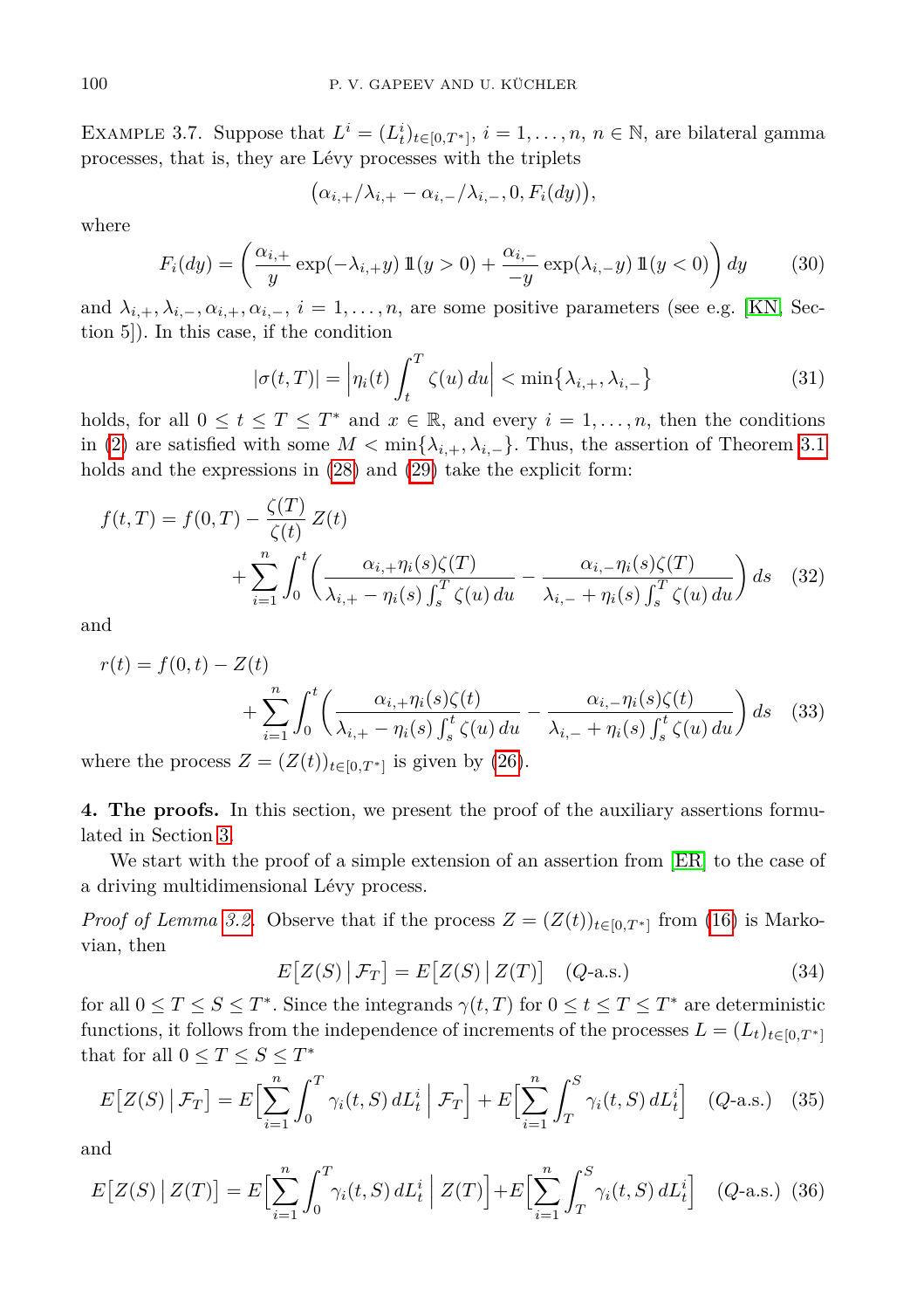Hence, getting the expressions in  $(34)$ – $(36)$  together, we obtain

$$
\sum_{i=1}^{n} \int_{0}^{T} \gamma_{i}(t, S) dL_{t}^{i} = E \Big[ \sum_{i=1}^{n} \int_{0}^{T} \gamma_{i}(t, S) dL_{t}^{i} \Big| \sum_{i=1}^{n} \int_{0}^{T} \gamma_{i}(t, T) dL_{t}^{i} \Big] (Q\text{-a.s.}) \tag{37}
$$

that immediately implies the desired assertion.  $\blacksquare$ 

## *Proof of Lemma [3.3.](#page-5-2)*

(i) In order to prove the desired assertion, let us first assume that the process  $L^i$  has the triplet  $(b_i - \int y F_i(dy), c_i, 0)$  with some  $c_i > 0$ , for any  $i = 1, \ldots, n$ . In this case, we have  $L_t^i = (b_i - \int y F_i(dy))t + W_t^i$ , for  $t \in [0, T^*]$ , where  $W^i = (W_t^i)_{t \in [0, T^*]}$  denotes the continuous martingale part of the process  $L^i$ , for every  $i = 1, \ldots, n$ . Then, the process  $W<sup>i</sup>$  is Gaussian, and thus, by means of Itô's isometry, we get

$$
E\Big[\Big(\int_0^T \big(f_i(t) - a_i g_i(t)\big) dW_t^i\Big)^2\Big] = \int_0^T \big(f_i(t) - a_i g_i(t)\big)^2 d\langle W^i \rangle_t
$$
  
= 
$$
\int_0^T f_i^2(t) d\langle W^i \rangle_t - 2a_i \int_0^T f_i(t) g_i(t) d\langle W^i \rangle_t + a_i^2 \int_0^T g_i^2(t) d\langle W^i \rangle_t \tag{38}
$$

which is strictly positive, for all  $a_i \in \mathbb{R}$ , by assumption. On the other hand, it is seen that the expression in the right-hand side of [\(38\)](#page-8-0) represents a quadratic polynomial in  $a_i \in \mathbb{R}$ , and that expression is strictly positive obviously if and only if the inequality

<span id="page-8-0"></span>
$$
\int_0^T f_i(t)g_i(t) d\langle W^i \rangle_t < \int_0^T f_i^2(t) d\langle W^i \rangle_t \int_0^T g_i^2(t) d\langle W^i \rangle_t \tag{39}
$$

holds. However, the latter fact means that the distribution of the vector in  $(23)$  have a nonzero absolutely continuous part (with respect to the Lebesgue measure on  $\mathbb{R}^2$ ). Note that, since any process  $L^i$  with the triplet  $(b_i, c_i, F_i(dy))$  can be decomposed as  $L_t^i = (b_i - \int y F_i(dy))t + W_t^i + J_t^i$ , for  $t \in [0, T^*]$ , where the continuous martingale part  $W^i$  is independent of the pure jump part  $J^i = (J_t^i)_{t \in [0,T^*]}$  which has a triplet  $(\int y F_i(dy), 0, F_i(dy))$ , it remains to prove the desired assertion for pure jump processes  $L^i$ ,  $i = 1, \ldots, n$ , only.

(ii) Assume now that  $L^i$  has the triplet  $(\lambda_i, 0, \lambda_i \delta_1(dy))$  with some  $\lambda_i > 0$  fixed, for any  $i = 1, \ldots, n$ , where  $\delta_1(dy)$  is the Dirac measure in the point 1. In this case,  $L^i$  is a Poisson process of intensity  $\lambda_i$ , and denote by  $(\tau_m^i)_{m \in \mathbb{N}}$  the sequence of its jump times, for any  $i = 1, ..., n$ . Define the mapping  $\phi_i$  by  $\phi_i(u, v) = (f_i(u) + f_i(v), g_i(u) + g_i(v)),$  for  $(u, v) \in [0, T]^2$ . Then, by virtue of the assumptions on the functions  $f_i(t)$  and  $g_i(t)$ , the mapping  $\phi_i(u, v)$  is continuously differentiable with a nonzero Jacobian determinant

$$
D_i(u, v) = \det \begin{pmatrix} f'_i(u) & f'_i(v) \\ g'_i(u) & g'_i(v) \end{pmatrix}
$$
 (40)

at least in an open neighbourhood  $U_i(u_0, v_0)$  of some point  $(u_0, v_0) \in (0, t)^2$  fixed. In this case,  $\phi_i(u, v)$  maps  $U_i(u_0, v_0)$  bijectively to an open neighbourhood  $V_i(\phi_i(u_0, v_0))$ of the point  $\phi_i(u_0, v_0) = (f_i(u_0) + f_i(v_0), g_i(u_0) + g_i(v_0))$ , and that the inverse mapping  $\phi_i^{-1}(x, y)$  is continuously differentiable. Note that, because of the symmetry of the mapping  $\phi_i(u, v) = \phi_i(v, u)$ , there is no restriction to assume that  $U_i(u_0, v_0)$  is symmetric, so that  $(u, v) \in U_i(u_0, v_0)$  if and only if  $(v, u) \in U_i(u_0, v_0)$ . In particular, the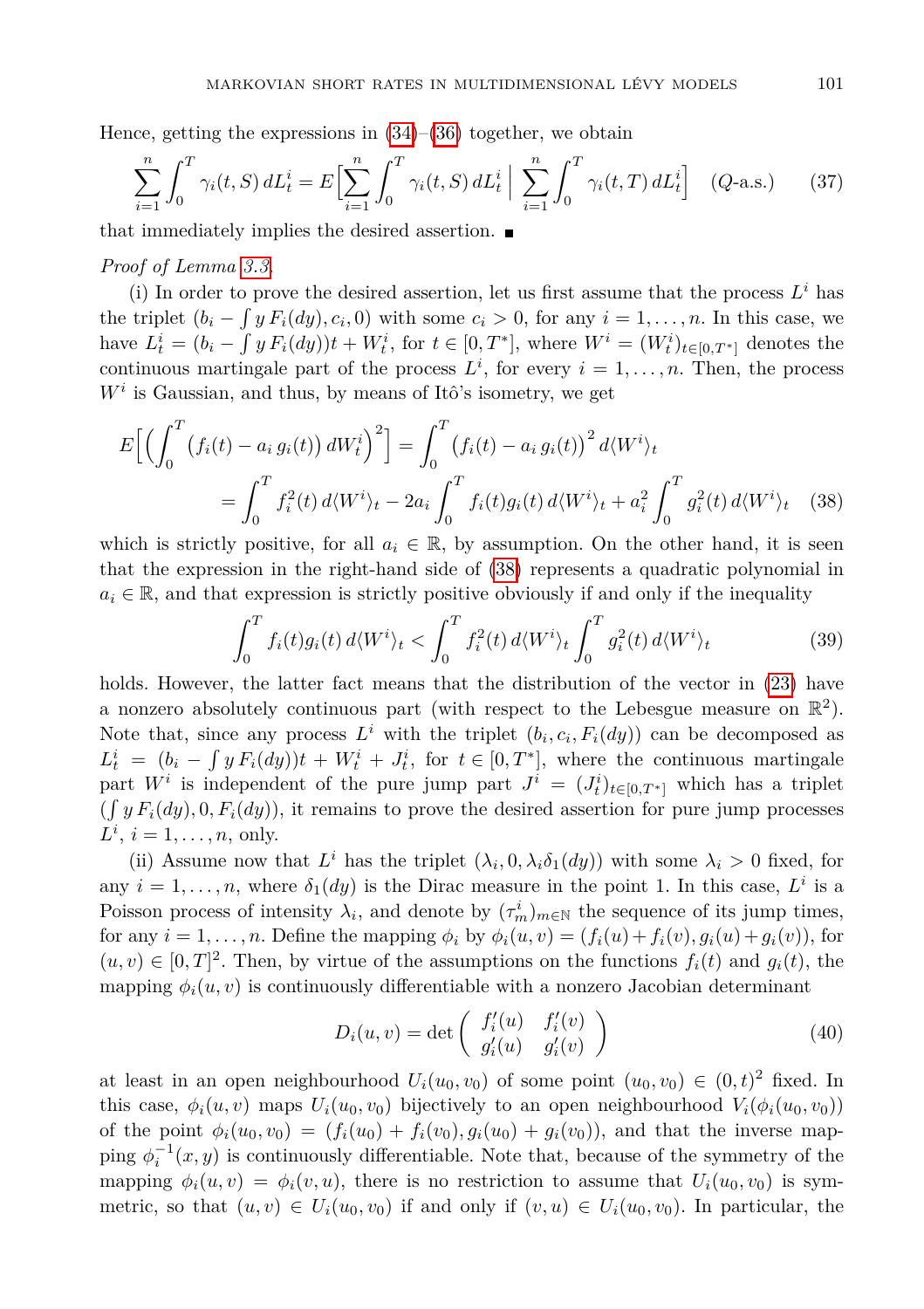set  $U_i(u_0, v_0) \cap \Delta_T$  has a positive Lebesgue measure, where we set  $\Delta_T = \{(u, v) \in \mathbb{R}^2 \mid \Delta_T = 0\}$  $0 \le u \le v \le T$ , for some  $i = 1, \ldots, n$ .

It follows from the fact that  $L^i$  is a Poisson process that  $P(\tau_2^i \leq T < \tau_3^i) > 0$ , for any  $i = 1, \ldots, n$ . Moreover, it follows from the properties of the Poisson process that the  $\text{couple } (\tau_1^i, \tau_2^i)$  has a strictly positive density  $h_i(u, v)$  on  $\Delta_T$ , and it is uniformly distributed under  $\{\tau_2^i \leq T < \tau_3^i\}$ . Then, we have  $Q((\tau_1^i, \tau_2^i) \in U_i(u_0, v_0) | \tau_2^i \leq T < \tau_3^i) > 0$ , so that  $Q((\tau_1^i, \tau_2^i) \in U_i(u_0, v_0), \tau_2^i \leq T < \tau_3^i) > 0$  holds. Hence, for any Borel set  $A \in \mathcal{B}(\mathbb{R}^2)$ , we have

$$
Q(\phi_i(\tau_1^i, \tau_2^i) \in A | (\tau_1^i, \tau_2^i) \in U_i(u_0, v_0), \tau_2^i \le T < \tau_3^i)
$$
  
\n
$$
\times Q((\tau_1^i, \tau_2^i) \in U_i(u_0, v_0) | \tau_2^i \le T < \tau_3^i)
$$
  
\n
$$
= Q(\phi_i(\tau_1^i, \tau_2^i) \in A, (\tau_1^i, \tau_2^i) \in U_i(u_0, v_0) | \tau_2 \le T < \tau_3)
$$
  
\n
$$
= \int_{\phi_i^{-1}(A) \cap U_i(u_0, v_0)} h_i(u, v) du dv = \int_{\phi^{-1}(A)} h_i(u, v) \mathbb{1}((u, v) \in U_i(u_0, v_0)) du dv
$$
  
\n
$$
= \int_A h_i(\phi_i^{-1}(x, y)) D_i^{-1}(\phi_i^{-1}(x, y)) \mathbb{1}((x, y) \in V_i(\phi(u_0, v_0))) dx dy
$$
\n(41)

where we mean  $D^{-1}(u, v) = 1/D(u, v)$ , for  $(u, v) \in [0, T]$ . Hence, we may conclude that the distribution of the vector  $\phi_i(\tau_1^i, \tau_2^i)$  has an absolutely continuous part. Therefore, recalling the fact that

$$
\left(\int_{0}^{T} f_{i}(t) dL_{t}^{i}, \int_{0}^{T} g_{i}(t) dL_{t}^{i}\right) = \phi_{i}(\tau_{1}^{i}, \tau_{2}^{i})
$$
\n(42)

 $\{(\tau_1^i, \tau_2^i) \in U_i(u_0, v_0), \tau_2^i \leq T < \tau_3^i\}$ , we see that the distribution given by

$$
Q(\phi_i(\tau_1^i, \tau_2^i) \in A \mid (\tau_1^i, \tau_2^i) \in U_i(u_0, v_0), \tau_2^i \le T < \tau_3^i) \\
\times Q((\tau_1^i, \tau_2^i) \in U_i(u_0, v_0), \tau_2^i \le T < \tau_3^i) \tag{43}
$$

forms a nonzero absolutely continuous part for the distribution of the vector in [\(23\)](#page-5-3), for any Borel set  $A \in \mathcal{B}(\mathbb{R}^2)$ .

(iii) Assume now that  $L^i$  with the triplet  $(\int y F_i(dy), 0, F_i(dy))$  such that  $F_i(dy)$  sat-isfies the condition of [\(2\)](#page-2-0), while  $F_i(\mathbb{R}) < \infty$  holds, for any  $i = 1, \ldots, n$ . In this case,  $L^i$  is a compound Poisson process which admits the representation  $L^i_t = \sum_{m=1}^{N^i_t} Y^i_m$ for  $t \in [0, T^*]$ , where  $N^i = (N^i_t)_{t \in [0, T^*]}$  is a Poisson process of intensity  $\lambda_i > 0$  and jump times  $(\tau_m^i)_{m \in \mathbb{N}}$ , and  $(Y_m^i)_{m \in \mathbb{N}}$  is a sequence of mutually independent and independent of  $N^i$  identically distributed random variables with distribution  $F_i(dy)/\lambda_i$ , for some  $i = 1, \ldots, n$ . There is no restriction to assume that  $F_i({0}) = 0$ . Let us denote by  $\Psi_i(z_1, z_2; y_1, y_2)$  a version of the conditional distribution

$$
\Psi_i(z_1, z_2; y_1, y_2) = Q \Big( \int_0^T f_i(t) dL_t^i \le z_1, \int_0^T g_i(t) dL_t^i \le z_2 \Big| \tau_2^i \le T < \tau_3^i, \ Y_1^i = y_1, \ Y_2^i = y_2 \Big) \tag{44}
$$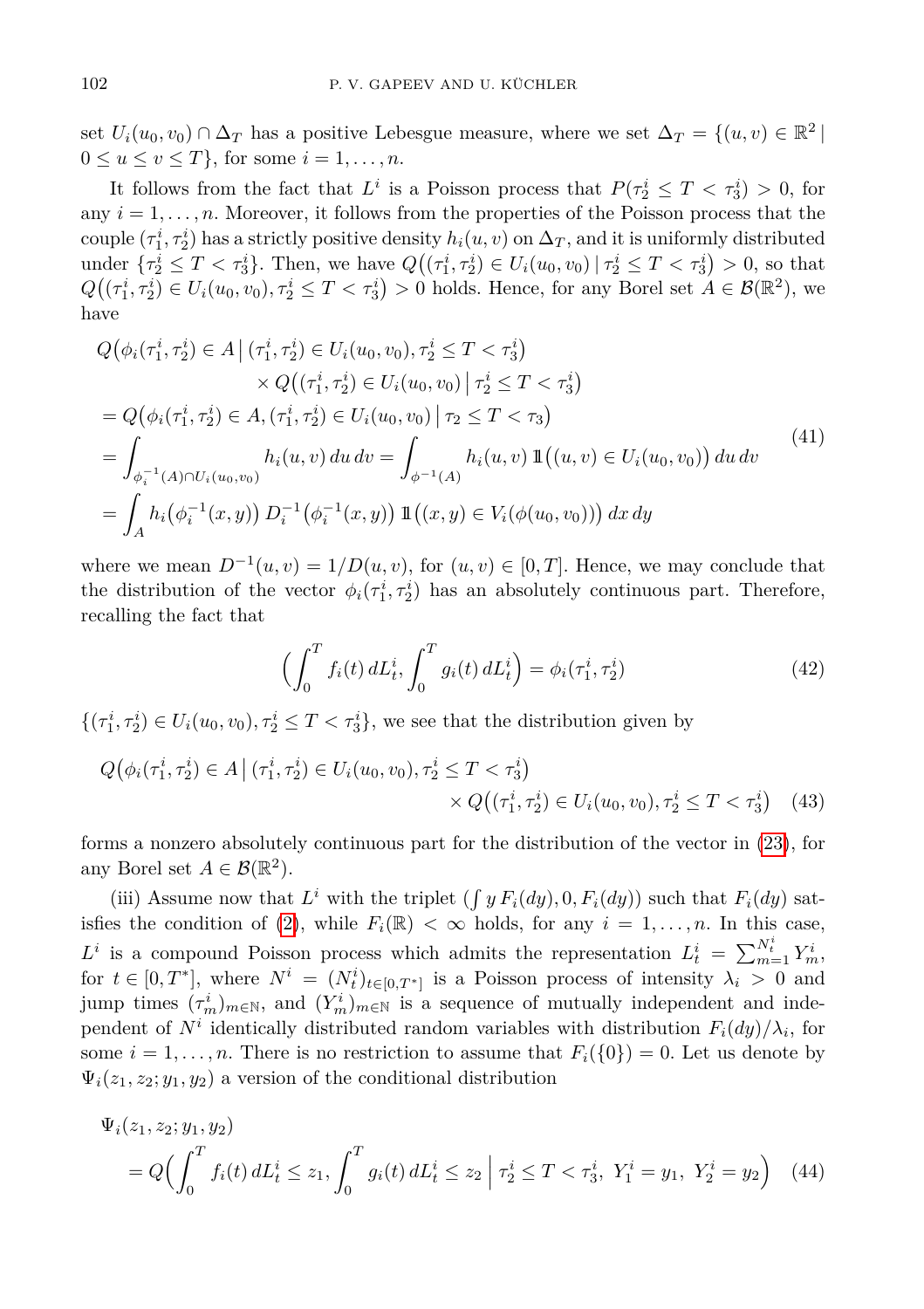for all  $(z_1, z_2) \in \mathbb{R}^2$  and some  $(y_1, y_2) \in \mathbb{R}^2$  fixed. Then, by virtue of independence of  $N^i$ and  $(Y_1^i, Y_2^i)$ , we get

$$
\Psi_i(z_1, z_2; y_1, y_2) = Q(f_i(\tau_1^i) y_1 + f_i(\tau_2^i) y_2 \le z_1, g_i(\tau_2^i) y_1 + g_i(\tau_2^i) y_2 \le z_2 | \tau_2^i \le T < \tau_3^i) \tag{45}
$$

for  $(z_1, z_2) \in \mathbb{R}^2$  and  $F_i(dy_1) \otimes F_i(dy_2)$ -a.s. By taking into account the fact that the vector  $(y_1, y_2)$  is unequal zero  $F_i(dy_1) \otimes F_i(dy_2)$ -a.s., it follows from the arguments similar to the ones used in part (ii) above that the function  $\Psi_i(z_1, z_2; y_1, y_2)$  has a nonzero absolutely continuous part  $F_i(dy_1) \otimes F_i(dy_2)$ -a.s. Then, because of the fact that

$$
Q\Big(\int_0^T f_i(t) dL_t^i \le z_1, \int_0^T g_i(t) dL_t^i \le z_2 \mid \tau_2^i \le T < \tau_3^i\Big) = \int \int \Psi_i(z_1, z_2; y_1, y_2) F_i(dy_1) \otimes F_i(dy_2), \quad (46)
$$

the same property holds for the conditional distribution of the vector in [\(23\)](#page-5-3) under  $\{\tau_2^i \le T < \tau_3^i\},\$  for  $i = 1, \ldots, n$ .

(iv) Let us finally assume that  $L^i$  has the triplet  $(\int y F_i(dy), 0, F_i(dy))$  such that  $F_i(dy)$  satisfies condition [\(2\)](#page-2-0), but  $F_i(\mathbb{R}) = \infty$  holds, for any  $i = 1, \ldots, n$ . Then, for any relatively small  $\varepsilon > 0$  fixed, the process  $L^i$  admits the Lévy–Itô decomposition:

$$
L_t^i = J_t^{i,\varepsilon} + (L_t^i - J_t^{i,\varepsilon})\tag{47}
$$

with

$$
J_t^{i,\varepsilon} = \sum_{0 < s \le t} \Delta L_s^i \, \mathbb{1}\left(|\Delta L_s^i| > \varepsilon\right) \quad \text{and} \quad \Delta L_t^i = L_t^i - L_{t-}^i \tag{48}
$$

for all  $t \in [0, T^*]$ . Here,  $J^{i, \varepsilon} = (J_t^{i, \varepsilon})_{t \in [0, T^*]}$  is a compound Poisson process for which the result of part (iii) above holds whenever  $\varepsilon > 0$  is small enough, so that  $J^{i,\varepsilon}$  is nondeterministic, while  $(L_t^i - J_t^{i,\varepsilon})_{t \in [0,T^*]}$  is a limit of compound Poisson processes, for any  $i = 1, \ldots, n$ . Then the desired assertion holds in its general form, since the vectors

$$
\Big(\int_0^T f_i(t) \, dJ_t^{i,\varepsilon}, \int_0^T g_i(t) \, dJ_t^{i,\varepsilon}\Big),\tag{49}
$$

$$
\left(\int_0^T f_i(t) d(L_t^i - J_t^{i,\varepsilon}), \int_0^T g_i(t) d(L_t^i - J_t^{i,\varepsilon})\right) \tag{50}
$$

are independent, for any  $i = 1, \ldots, n$ .

*Proof of Lemma [3.5.](#page-5-1)*

(i) Assume that the functions  $f_i(t)$  and  $g_i(t)$  are affine independent on [0, T], for every  $i = 1, \ldots, n$ . Then, by virtue of the assertion of Lemma [3.3,](#page-5-2) we get that the distribution of the vector

$$
\left(\int_0^T f_i(t) dL_t^i, \int_0^T g_i(t) dL_t^i\right) \tag{51}
$$

has a nonzero absolutely continuous part, for every  $i = 1, \ldots, n$ . Hence, by virtue of the independence of the processes  $L^i$ ,  $i = 1, \ldots, n$ , the distribution of the vector

$$
\left(\sum_{i=1}^{n} \int_{0}^{T} f_{i}(t) dL_{t}^{i}, \sum_{i=1}^{n} \int_{0}^{T} g_{i}(t) dL_{t}^{i}\right)
$$
\n(52)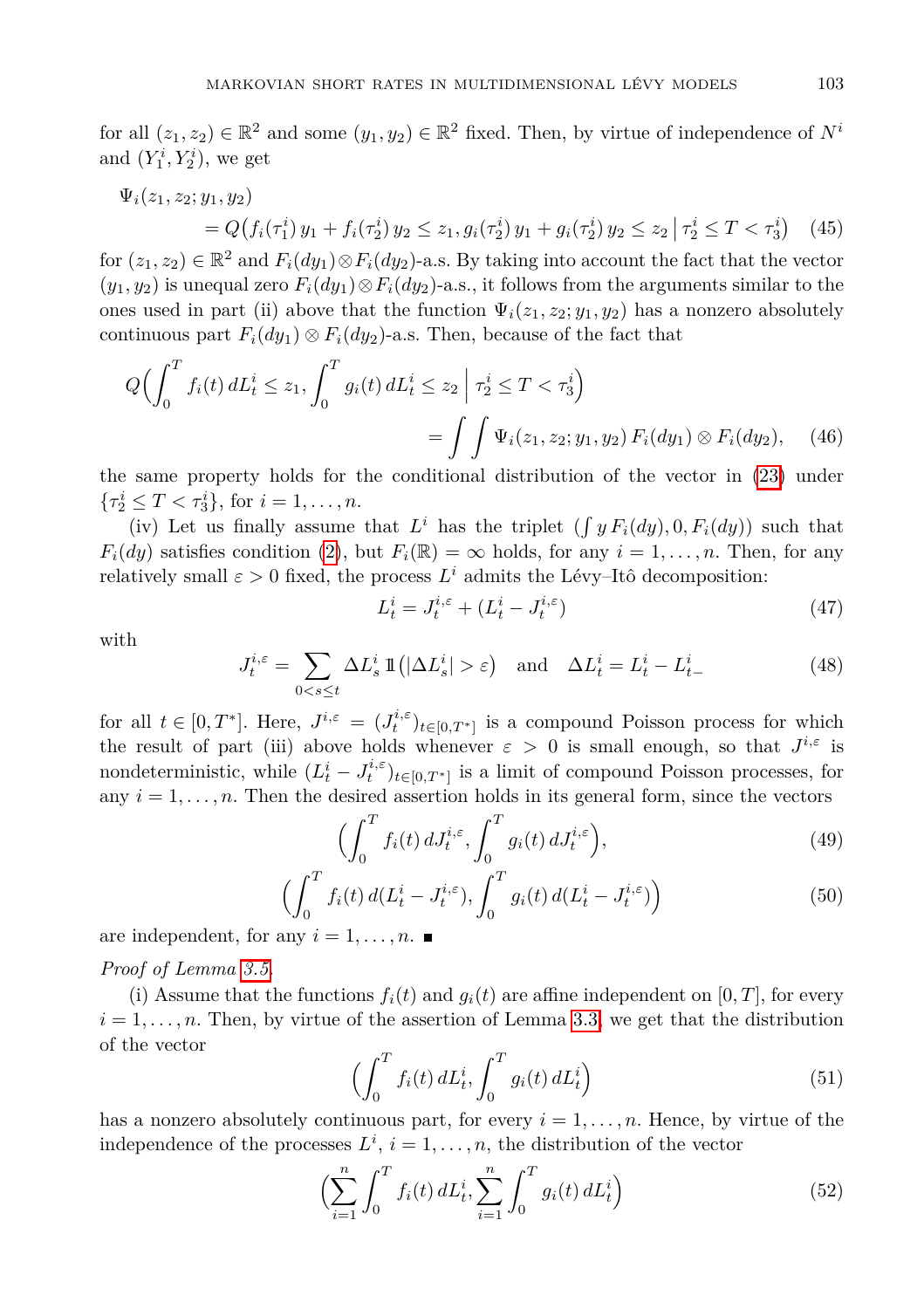has an absolutely continuous part too, but the latter property cannot hold due to [\(25\)](#page-5-4). Thus, we may conclude that there exist  $a_i, h_i \in \mathbb{R}$  such that the representation

<span id="page-11-1"></span><span id="page-11-0"></span>
$$
f_i(t) = a_i g_i(t) + h_i \tag{53}
$$

holds, for all  $t \in [0, T]$  and every  $i = 1, \ldots, n$ , and therefore,

$$
\sum_{i=1}^{n} \int_{0}^{T} f_{i}(t) dL_{t}^{i} = \sum_{i=1}^{n} a_{i} \int_{0}^{T} g_{i}(t) dL_{t}^{i} + \sum_{i=1}^{n} h_{i} L_{T}^{i}.
$$
 (54)

(ii) We now show that one can take  $h_i = 0$  in [\(53\)](#page-11-0), for every  $i = 1, \ldots, n$ . For this purpose, let us assume that  $h_k \neq 0$ , for some  $k = 1, \ldots, n$ . Then, we observe that, by virtue of [\(25\)](#page-5-4), the representation in [\(54\)](#page-11-1) implies the equality

$$
\frac{1}{h_k} G_n \left( \sum_{j=1}^n I_T^j \right) - \sum_{j=1}^n \frac{a_j}{h_k} I_T^j - \sum_{j=1, j \neq k}^n \frac{h_j}{h_k} L_T^j = L_T^k \quad (Q\text{-a.s.}),\tag{55}
$$

with some Borel function  $G_n$ ,  $n \in \mathbb{N}$ , where

<span id="page-11-4"></span><span id="page-11-3"></span><span id="page-11-2"></span>
$$
I_T^j = \int_0^T g_j(t) dL_t^j \tag{56}
$$

for every  $j = 1, \ldots, n$ . Thus, by virtue of the independence of  $L^i$ ,  $i = 1, \ldots, n$ , it follows from  $(55)$  and  $(56)$  that

$$
\frac{1}{h_k} G_n \left( I_T^k + \sum_{j=1, j \neq k}^n u_j \right) - \frac{a_k}{h_k} I_T^k - \sum_{j=1, j \neq k}^n \frac{a_j}{h_k} u_j - \sum_{j=1, j \neq k}^n \frac{h_j}{h_k} v_j = L_T^k \quad (Q\text{-a.s.}) \quad (57)
$$

for  $Q(I_T^j, L_T^j)$ -almost all  $(u_j, v_j)$ , for every  $j = 1, \ldots, n, j \neq k$ . Hence, there exists at least two vectors  $(u'_1, \ldots, u'_{k-1}, u'_{k+1}, \ldots, u'_n)$  and  $(v'_1, \ldots, v'_{k-1}, v'_{k+1}, \ldots, v'_n)$  such that

$$
\frac{1}{h_k} G_n \left( I_T^k + \sum_{j=1, j \neq k}^n u_j' \right) - \frac{a_k}{h_k} I_T^k - \sum_{j=1, j \neq k}^n \frac{a_j}{h_k} u_j' - \sum_{j=1, j \neq k}^n \frac{h_j}{h_k} v_j' = L_T^k \quad (Q\text{-a.s.}) \quad (58)
$$

for some  $k = 1, \ldots, n$ . Taking into account the fact that  $L^k$  is nondeterministic and apply-ing the result of Lemma [3.4](#page-5-5) for the appropriate function in [\(58\)](#page-11-4), for such  $(u'_1, \ldots, u'_{k-1},$  $u'_{k+1}, \ldots, u'_{n}$  and  $(v'_{1}, \ldots, v'_{k-1}, v'_{k+1}, \ldots, v'_{n})$  fixed, we may therefore conclude that  $g_{k}(t)$ would have to be constant on [0*, T*], which contradicts the assumption above. The latter fact directly yields that  $h_k$  has to be zero, for every  $k = 1, \ldots, n$ .

(iii) We finally show that  $a_1 = \ldots = a_n$  in the representation [\(53\)](#page-11-0). In this case, using condition [\(25\)](#page-5-4) as well as the fact proved in part (ii) above that  $h_i = 0$ , for every  $i = 1, \ldots, n$ , in the representation [\(53\)](#page-11-0), we get from [\(54\)](#page-11-1) the equality

<span id="page-11-5"></span>
$$
\widetilde{G}_{n,k}\left(\sum_{j=1}^{n} I_T^j\right) = \sum_{j=1,j\neq k}^{n} (a_j - a_k) I_T^j \quad (Q\text{-a.s.}),
$$
\n(59)

for any  $k = 1, \ldots, n$ . Here, we set  $\widetilde{G}_{n,k}(x) = G_n(x) - a_k x$ , for all  $x \in \mathbb{R}$ , and the random variables  $I_T^j$ ,  $j = 1, \ldots, n$ , are defined in [\(56\)](#page-11-3). Then, taking into account the independence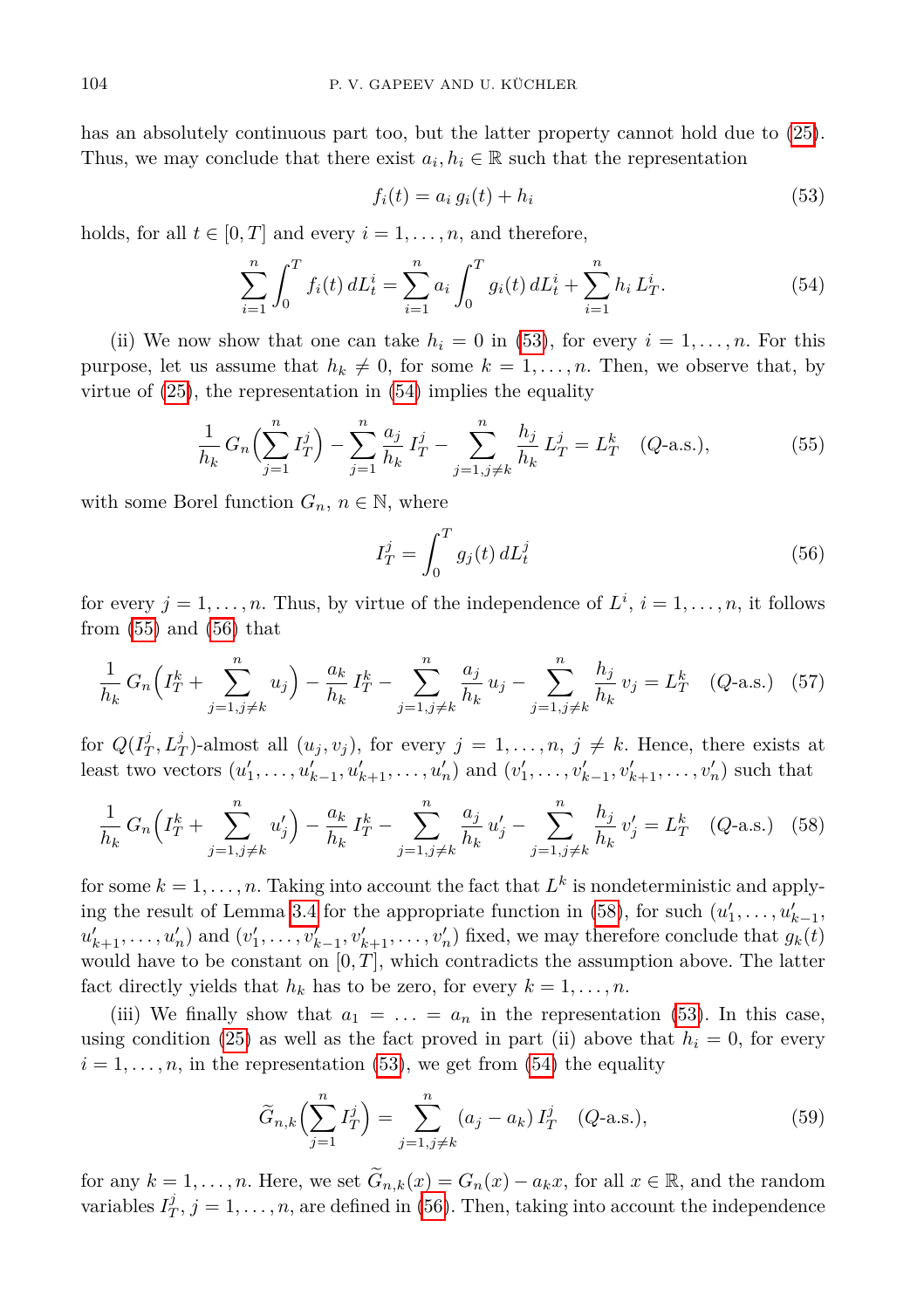of the processes  $L^i$ ,  $i = 1, \ldots, n$ , it follows from [\(59\)](#page-11-5) that

<span id="page-12-11"></span>
$$
\widetilde{G}_{n,k}\left(u_k + \sum_{j=1,j\neq k}^n I_T^j\right) = \sum_{j=1,j\neq k}^n (a_j - a_k) I_T^j \quad (Q\text{-a.s.})
$$
\n(60)

for  $Q(I_T^k)$ -almost all  $u_k$ , for any  $k = 1, \ldots, n$ . Observe that the left-hand side in [\(60\)](#page-12-11) is a Borel function of  $u_k$ , while the right-hand side in [\(60\)](#page-12-11) does not depend on  $u_k$ . Hence, using the facts that the processes  $L^i$  are nondeterministic and the functions  $g_i(t)$ , for  $i = 1, \ldots, n$ , are continuously differentiable and nonconstant on [0, *T*] by assumption, we may conclude from [\(60\)](#page-12-11) that the function  $G_{n,k}$  should be constant. The latter fact implies that we should have  $a_j = a_k$ , for every  $j = 1, \ldots, n$ ,  $j \neq k$ , and any  $k = 1, \ldots, n$ , in [\(59\)](#page-11-5), and therefore, concludes the proof of the lemma.  $\blacksquare$ 

**Acknowledgments.** The paper was initiated when the author was visiting the Institute of Mathematics of Humboldt University of Berlin. The paper was finished during the Simons Semester for Stochastic Modeling and Control organised by the Institute of Mathematics of Polish Academy of Sciences. Financial support and hospitality is gratefully acknowledged. The authors are grateful to the Editors and an anonymous Referee for their careful proofreading of the manuscript and their valuable suggestions which helped to improve the presentation of the paper.

## **References**

- <span id="page-12-2"></span>[\[BKR\]](http://dx.doi.org/10.1111/1467-9965.00031) T. Björk, Yu. M. Kabanov, W. Runggaldier, *Bond market structure in the presence of marked point processes*, Math. Finance 7 (1997), 211–239.
- <span id="page-12-3"></span>[\[BMKR\]](http://dx.doi.org/10.1007/s007800050020) T. Björk, G. di Masi, Yu. M. Kabanov, W. Runggaldier, *Towards a general theory of bond markets*, Finance Stoch. 1 (1997), 141–174.
- <span id="page-12-4"></span>[\[C\]](http://dx.doi.org/10.1111/j.1467-9965.1994.tb00060.x) A. Carverhill, *When is the short rate Markovian?* Math. Finance 4 (1994), 305–312.
- [\[CK\]](http://dx.doi.org/10.1007/PL00013533) C. Chiarella, O. K. Kwon, *Forward rate dependent Markovian transformations of the Heath–Jarrow–Morton term structure model*, Finance Stoch. 5 (1997), 237–258.
- <span id="page-12-1"></span>[\[CIR\]](http://dx.doi.org/10.2307/1911242) J. C. Cox, J. E. Ingersoll, S. A. Ross, *A theory of the term structure of interest rates*, Econometrica 53 (1985), 385–407.
- <span id="page-12-6"></span>[\[E\]](http://dx.doi.org/10.1007/978-1-4612-0197-7_14) E. Eberlein, *Applications of generalized hyperbolic Lévy motions to finance*, in: Lévy Processes — Theory and Applications, Birkhäuser, Boston, 2001, 319–336.
- <span id="page-12-5"></span>[\[ER\]](http://dx.doi.org/10.1111/1467-9965.00062) E. Eberlein, S. Raible, *Term structure models driven by general Lévy processes*, Math. Finance 9 (1999), 31–53.
- <span id="page-12-8"></span>[\[G\]](http://dx.doi.org/10.1016/j.spl.2004.10.008) P. V. Gapeev, *On arbitrage and Markovian short rates for fractional bond markets*, Statist. Probab. Lett. 70 (2004), 211–222.
- <span id="page-12-7"></span>[GK] P. V. Gapeev, U. Küchler, *On Markovian short rates in term structure models driven by jump-diffusion processes*, Statist. Decisions 24 (2006), 255–271.
- <span id="page-12-0"></span>[\[HJM\]](http://dx.doi.org/10.2307/2951677) D. Heath, R. Jarrow, A. Morton, *Bond pricing and the term structure of interest rates: A new methodology for contingent claims valuation*, Econometrica 60 (1992), 77–105.
- <span id="page-12-9"></span>[\[JS\]](http://dx.doi.org/10.1007/978-3-662-02514-7) J. Jacod, A. N. Shiryaev, *Limit Theorems for Stochastic Processes*, Grundlehren Math. Wiss. 288, Springer, Berlin, 1987.
- <span id="page-12-10"></span>[\[JZ\]](http://dx.doi.org/10.1007/s00780-007-0040-x) J. Jakubowski, J. Zabczyk, *Exponential moments for HJM models with jumps*, Finance Stoch. 11 (2007), 429–445.